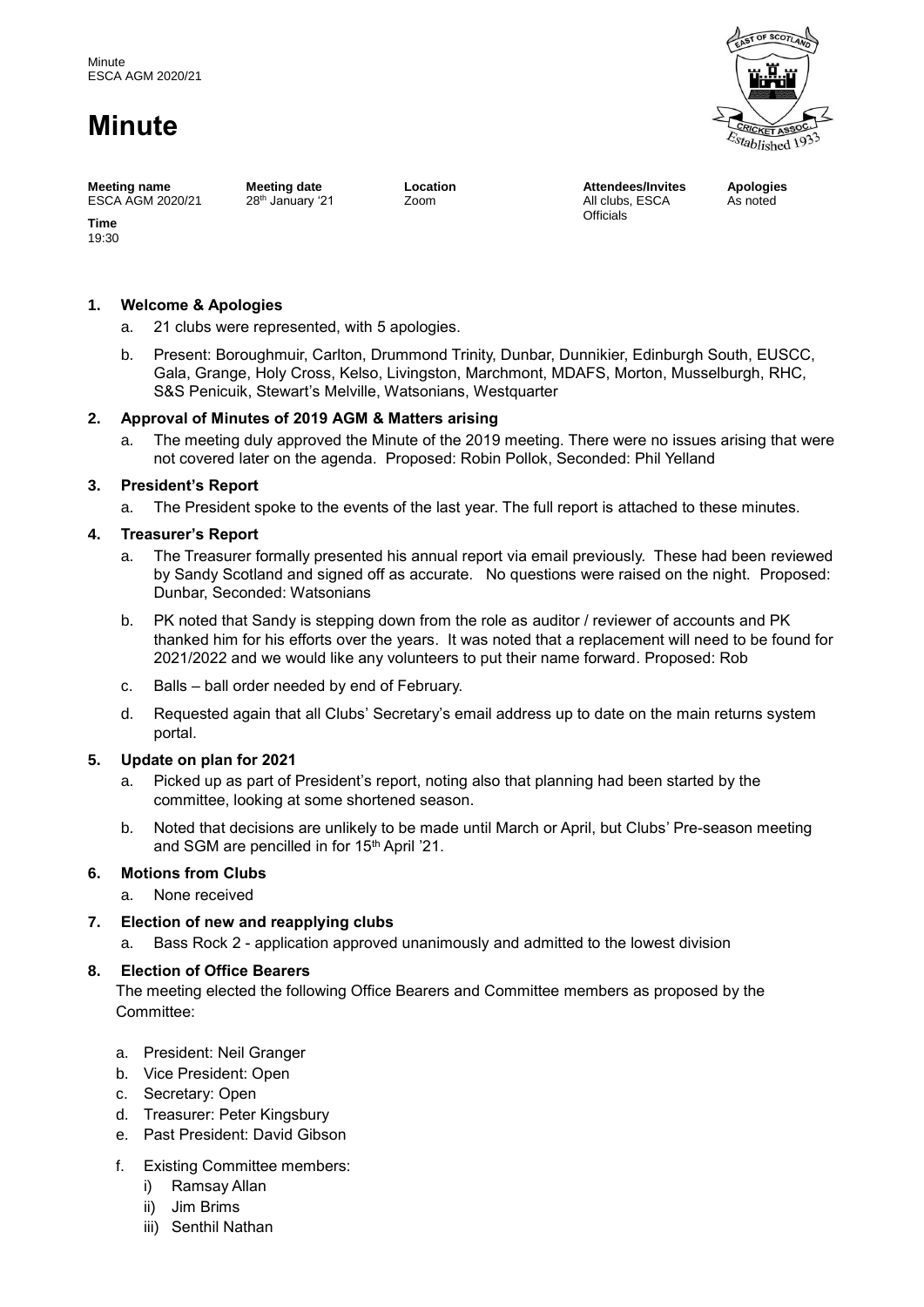- iv) Bill Polson
- v) Phil Yelland
- g. New Committee members:
	- i) Kevin Stump\*
	- ii) Annette Aitken-Drummond\*
- h. Honorary Vice-Presidents
	- i) Allan Baxter (ex officio)
	- ii) Pat Edington (ex officio)

## Roles

Competitions Sub-Committee Lead: Convener: Ramsay Allan Discipline Sub-Committee Lead: Phil Yelland Development Sub-Committee Lead: David Gibson Social Media & Comms Sub-Committee Lead: Lizzie Sleet\*, Sam Dyer\*, Conall Howard\* Finance Sub-Committee Lead: Peter Kingsbury Women's and Girl's Cricket: Annette Aitken-Drummond\*

- i. Non-executive advisors
	- i) George Burns (CSMOA Match Officials)
	- ii) Chris Grindell (South)
- j. Standing down
	- i) Neil Davidson (ESCOA Match Officials)

*\* Provisional position - individual noted currently in the process of being on-boarded to ESCA committee and we would request approval in principle.*

Noted thanks to members stepping down, particularly Jim Brims in his role as secretary, but who will remain on the committee.

The above proposed by ESCA and seconded by Westquarter and S&S Penicuik

# **9. AOB**

a. Nothing raised.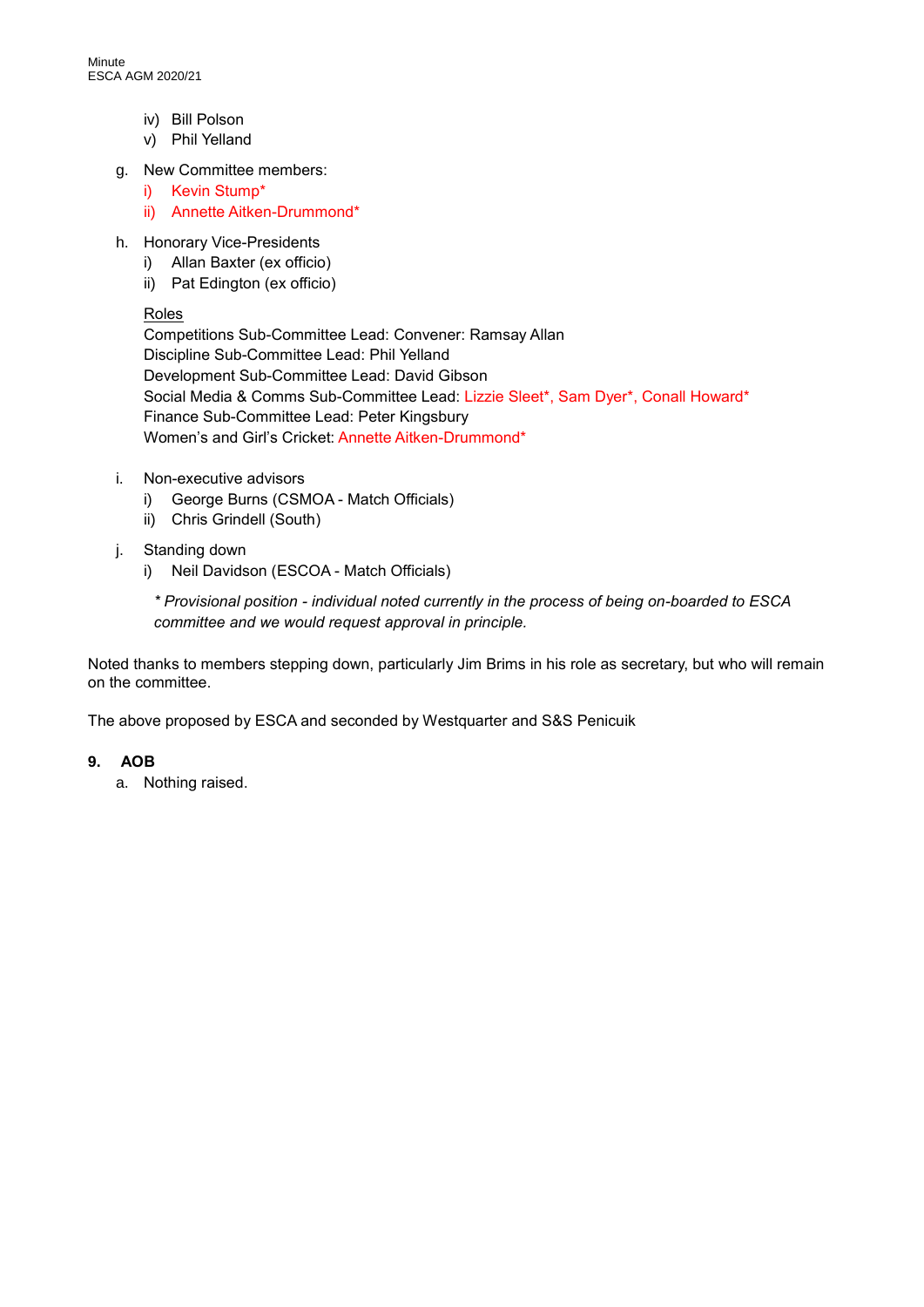# **ESCA Club Engagement Meeting**

# **28th January 2021**

- 1) How did your club and membership cope with 2020?
	- a) Want competitive cricket
	- b) Issue with lack of nets
	- c) Positive to allow some of the older youngsters to play senior cricket at friendlies
	- d) Brought club closer together given intraclub fixture and working together. Keen to do a bit more.
	- e) Glad to get some cricket
	- f) Net system on covid and booking system did work well and people used it a lot
	- g) Lack of school cricket actually helped numbers, though some challenges with school grounds
	- h) Some players did want longer matches
	- i) Reduced sub for some club members
	- j) Very few of the senior players played at all (DT, RHC) get use to not playing. Is this a risk?
	- k) Players put job and job retention ahead of cricket
	- l) Finances some clubs lost money hard to get money off clubs no subs, but still had to pay insurance
	- m) Sponsorship gone
	- n) Challenges over getting a side due to being same team vs same team
	- o) Some mismatches but some clubs were more accommodating because of friendlies, rather than competitive. Concerns on regionalisation
	- p) More midweek fixtures
	- q) Flexibility on over lengths worked well for multi club teams
	- r) Nominal sub helped increase membership
	- s) Able to get government grant
- 2) Did your club and membership find the Covid playing measures reasonable anything that did or didn't work?
	- a) Covid compliance without umpires?
	- b) Covid monitor for away teams seem sporadic.
	- c) First week ignorance
	- d) Time turning up to the game too early for a lot of players (up to an hour before hand)
	- e) Social distancing a challenge
	- f) No huddles on celebration
	- g) Impact on cricket if social media highlights non-compliance
	- h) Need to reiterate importance for the good of the game
	- i) WRCC saw a real positive observation of standards
	- j) Things did get better perhaps clubs who had intra club games helped educate the others
	- k) South had a club captain's meeting to discuss
	- l) Running up and down line impractical to enforce?
	- m) Spectators not allowed to be in? Can this be looked at for parents & amateurs.
- 3) How has the 2020 season affected membership and participation for 2021?
	- a) Largely a question mark. Without indoor nets, difficult to gauge, but also attract new players.
	- b) Still appetite, but will be tested if no competitive cricket
	- c) Lost one of the teams, down to 2.
	- d) May be losing one team, but looking at ways to share resource with other club
- 4) What were players thoughts on reduced match length?
	- a) Maybe can't read too much into season with respect to length was a lot of this down to simply getting cricket?
	- b) What will Ed Leisure's view availability of facilities, rain, etc and does that affect game length decision.
	- c) Case to case basis for overs
	- d) Midweek is positive and for getting more people engaged